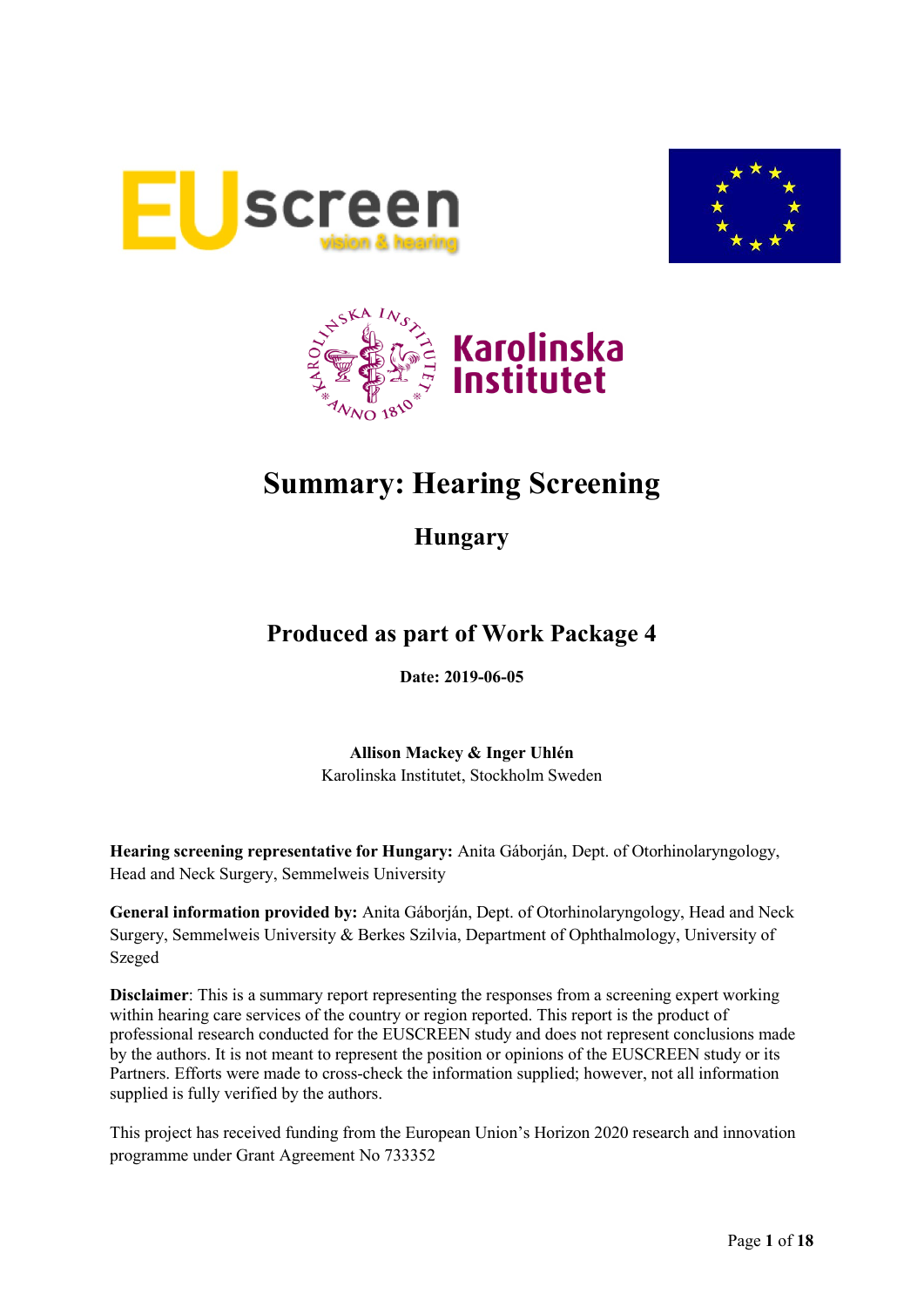

# **Table of Contents**

| 1.   |  |
|------|--|
| 2.   |  |
| 3.   |  |
| 3.1. |  |
| 3.2. |  |
| 3.3. |  |
| 4.   |  |
| 5.   |  |
| 5.1. |  |
| 5.2. |  |
| 5.3. |  |
| 5.4. |  |
| 6.   |  |
| 6.1. |  |
| 6.2. |  |
| 6.3. |  |
| 7.   |  |
| 7.1. |  |
| 7.2. |  |
| 7.3. |  |
| 8.   |  |
| 8.1. |  |
| 8.2. |  |
| 8.3. |  |
| 8.4. |  |
| 8.5. |  |
| 8.6. |  |
| 9.   |  |
| 9.1. |  |
| 9.2. |  |
| 9.3. |  |
| 9.4. |  |
| 10.  |  |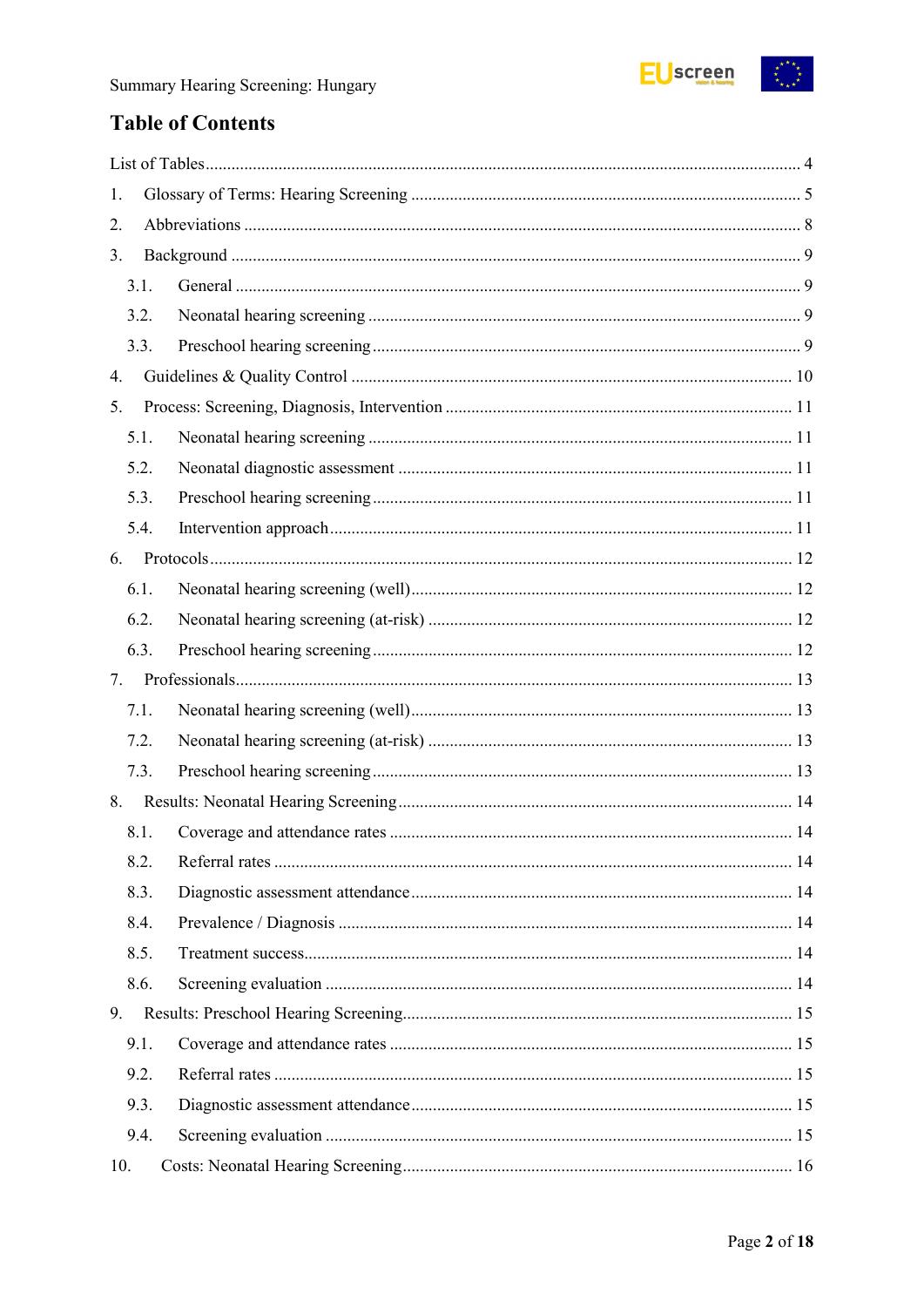

### Summary Hearing Screening: Hungary

| 10.2. |  |  |  |
|-------|--|--|--|
| 10.3. |  |  |  |
| 10.4. |  |  |  |
| 10.5. |  |  |  |
| 10.6. |  |  |  |
|       |  |  |  |
|       |  |  |  |
|       |  |  |  |
|       |  |  |  |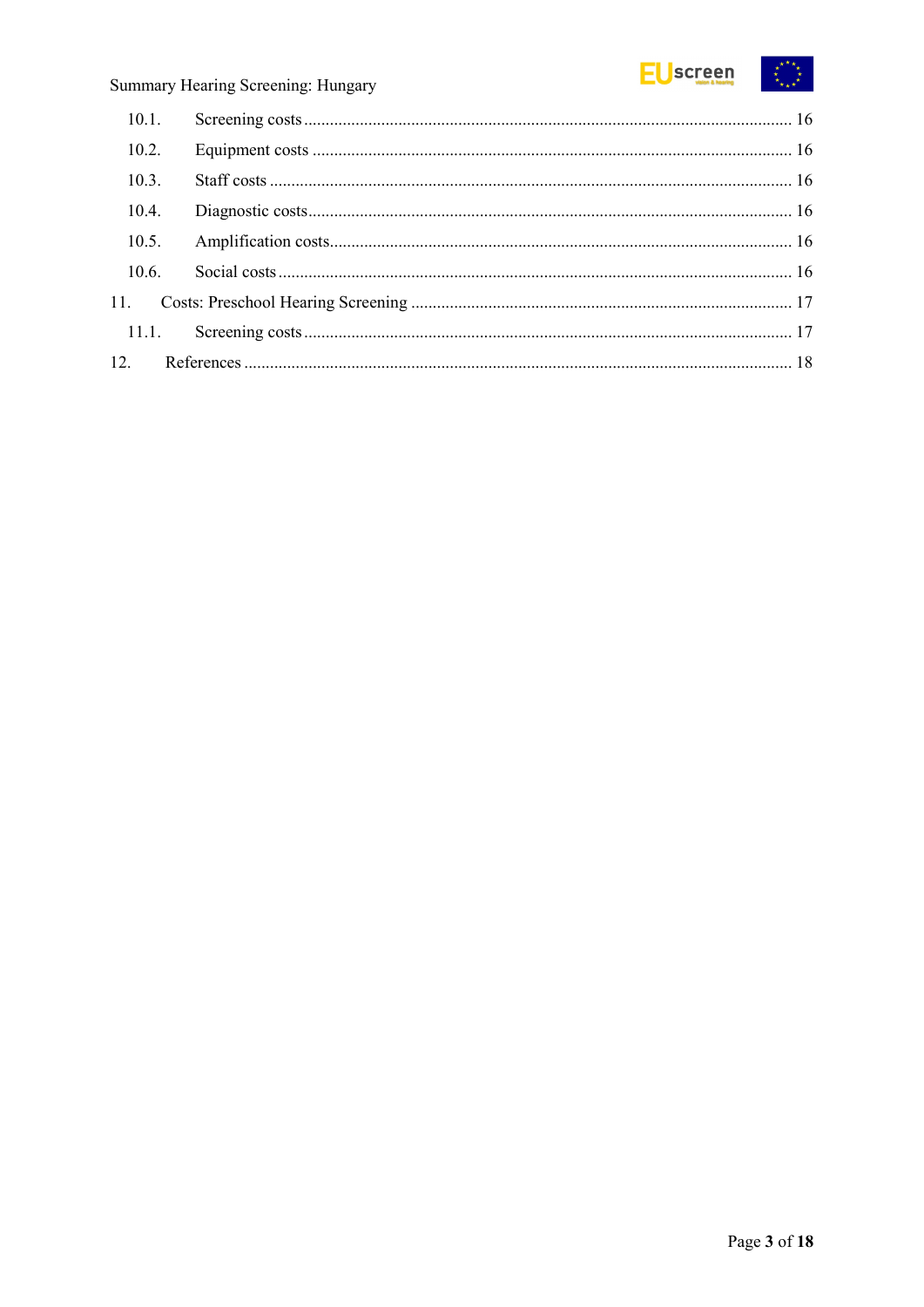

# <span id="page-3-0"></span>**List of Tables**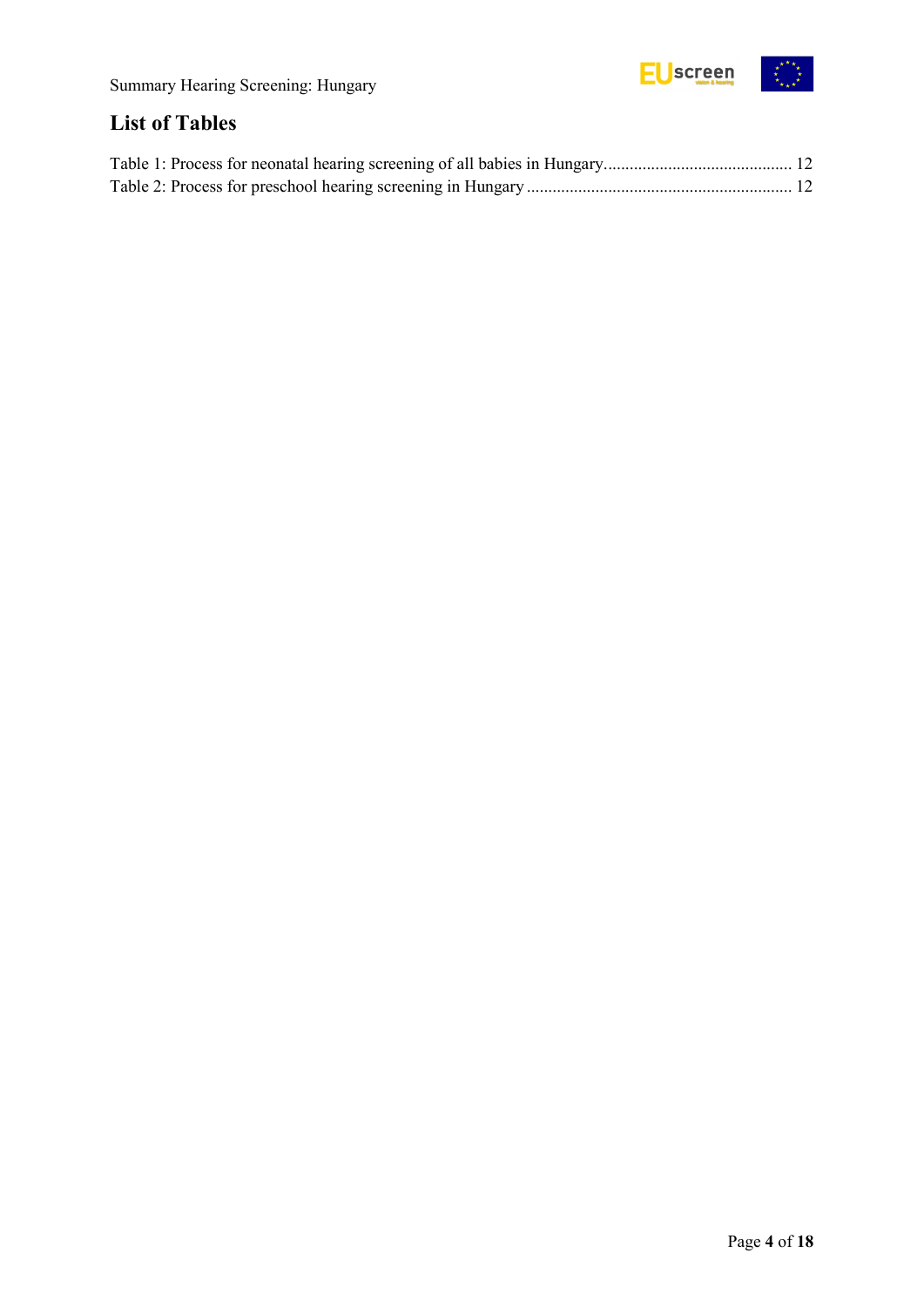

# <span id="page-4-0"></span>**1. Glossary of Terms: Hearing Screening**

| <b>Abnormal test result</b>                     | A test result where a normal "pass" response could not be detected under<br>good conditions. The result on screening equipment may indicate "no<br>response," "fail," or "refer."                                                                                                                                                                                                                                                                                                                                                                                                                                                                                                                                                                                |
|-------------------------------------------------|------------------------------------------------------------------------------------------------------------------------------------------------------------------------------------------------------------------------------------------------------------------------------------------------------------------------------------------------------------------------------------------------------------------------------------------------------------------------------------------------------------------------------------------------------------------------------------------------------------------------------------------------------------------------------------------------------------------------------------------------------------------|
| <b>Attendance rate</b>                          | The proportion of all those invited for screening that are tested and receive<br>a result,<br>Invited for screening includes all those that are offered the<br>screening test.<br>Tested and receive a result could be a "pass" or "fail".<br>Attendance rate provides information on the willingness of families to<br>participate in screening.                                                                                                                                                                                                                                                                                                                                                                                                                |
| <b>Attendance rate in</b><br>first year of life | See definition of Attendance rate.<br>The calculation cut-off is after one year of life.                                                                                                                                                                                                                                                                                                                                                                                                                                                                                                                                                                                                                                                                         |
| <b>Compliance with</b>                          | The percentage of those who are referred from screening to a diagnostic<br>assessment that actually attend the first diagnostic assessment.                                                                                                                                                                                                                                                                                                                                                                                                                                                                                                                                                                                                                      |
| referral (percentage)                           | Percentage of compliance provides information on the willingness of<br>families to attend the diagnostic assessment after referral from screening.                                                                                                                                                                                                                                                                                                                                                                                                                                                                                                                                                                                                               |
| Coverage                                        | The proportion of those eligible for screening that are tested and receive a<br>result within a specific time.<br>Eligible for screening includes those within the population that are<br>covered under the screening or health care program.<br>Tested and receive a result could be a "pass" or "refer to<br>diagnostic assessment".<br>Specific time can be defined, such as 1 month after birth, 3 months<br>after birth, etc.<br>Coverage provides information on the overall effectiveness and timeliness<br>of a complete screening programme.<br>Factors such as being offered screening, willingness to participate, missed<br>screening, ability to complete the screen, and ability to document the<br>screening results will influence the coverage. |
| <b>Coverage in first</b><br>year of life        | See definition of Coverage.<br>The specific time is pre-defined as within the first year of life.<br>In other words, the coverage is the proportion of those eligible for<br>screening that complete the screening sequence to a final result within the<br>first year of life.                                                                                                                                                                                                                                                                                                                                                                                                                                                                                  |
| <b>False negatives</b>                          | The percentage of infants/children with a hearing loss (defined by the<br>target condition) that receive a result of "pass" during screening.                                                                                                                                                                                                                                                                                                                                                                                                                                                                                                                                                                                                                    |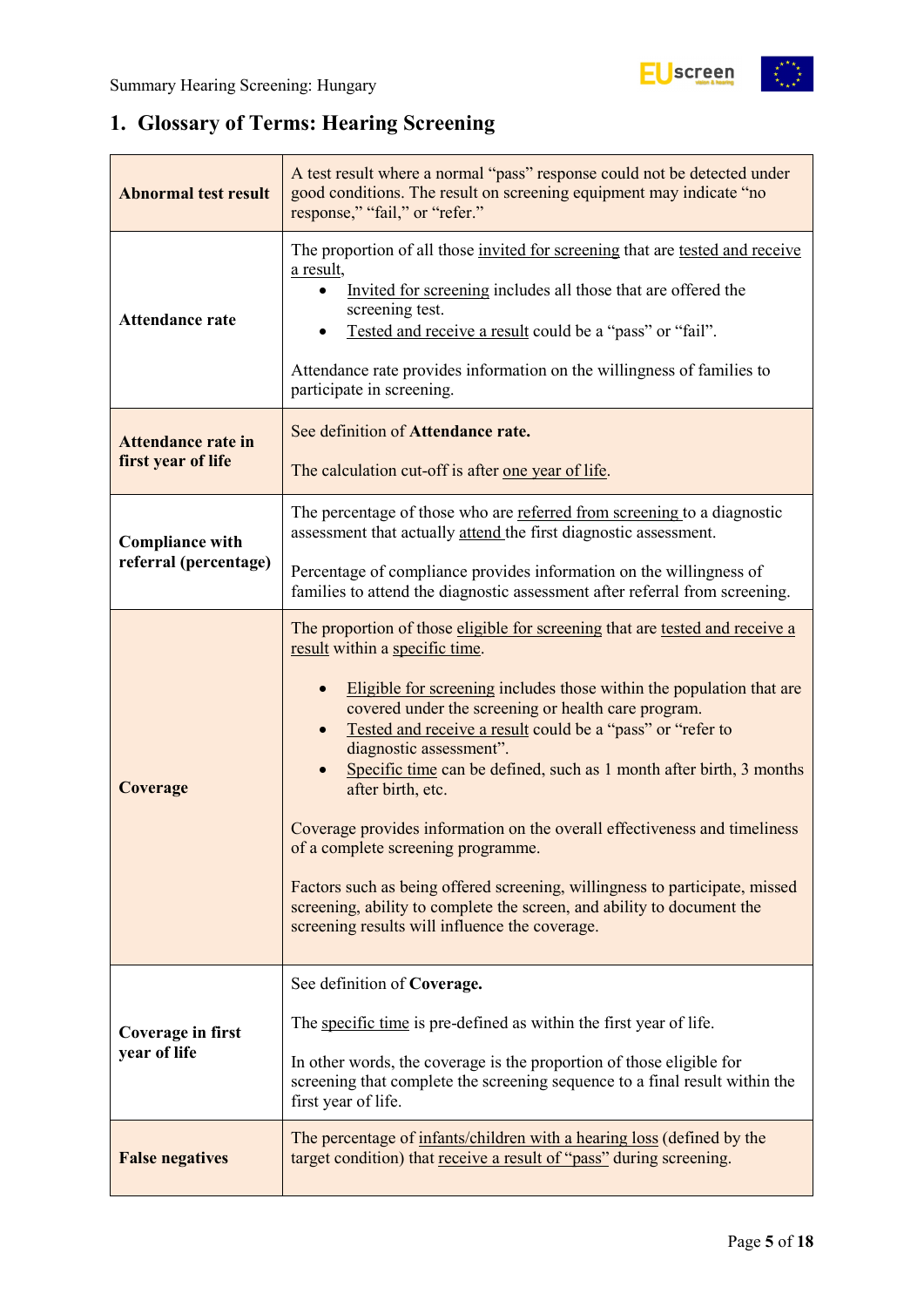

|                                             | Example: If 100 infants with hearing loss are screened, and 1 infant passes<br>the screening, the percentage of false negatives is 1%.                                                                 |  |  |  |
|---------------------------------------------|--------------------------------------------------------------------------------------------------------------------------------------------------------------------------------------------------------|--|--|--|
|                                             | The percentage of infants/children with normal hearing that receive a<br>result of "fail" from the final screening test.                                                                               |  |  |  |
| <b>False positives</b>                      | Example: If 100 infants with normal hearing are screened, and 3 infants<br>fail the screening and are referred for diagnostic assessment, the<br>percentage of false positives is 3%.                  |  |  |  |
| <b>Guidelines</b>                           | Recommendations or instructions provided by an authoritative body on the<br>practice of screening in the country or region.                                                                            |  |  |  |
| <b>Hearing screening</b><br>professional    | A person qualified to perform hearing screening, according to the practice<br>in your country or region.                                                                                               |  |  |  |
| <b>Inconclusive test</b><br>result          | A test result where a normal "pass" response could not be detected due to<br>poor test conditions.                                                                                                     |  |  |  |
| <b>Invited for screening</b>                | Offered screening.                                                                                                                                                                                     |  |  |  |
| <b>Outcome of hearing</b><br>screening      | An indication of the effectiveness or performance of screening, such as a<br>measurement of coverage rate, referral rate, number of infants detected,<br>etc.                                          |  |  |  |
| <b>Permanent hearing</b>                    | A hearing impairment that is <i>not</i> due to a temporary or transient condition<br>such as middle ear fluid.                                                                                         |  |  |  |
| loss                                        | Permanent hearing loss can be either sensorineural or permanent<br>conductive.                                                                                                                         |  |  |  |
| <b>Positive predictive</b>                  | The percentage of infants/children referred from screening who have a<br>confirmed hearing loss, as described by your protocol or guideline and<br>indicated in the Target Condition (see definition). |  |  |  |
| value                                       | For example, if 100 babies are referred from screening for diagnostic<br>assessment and 90 have normal hearing while 10 have a confirmed hearing<br>loss, the positive predictive value would be 10%.  |  |  |  |
| <b>Preschool or</b><br>(pre)school children | All children between 3-6 years of age.                                                                                                                                                                 |  |  |  |
| <b>Preschool or</b>                         | Screening that takes place during the time children are between 3-6 years<br>of age.                                                                                                                   |  |  |  |
| (pre)school screening                       | This refers to <i>any</i> hearing screening during this age. The location of the<br>screening is irrelevant to the definition.                                                                         |  |  |  |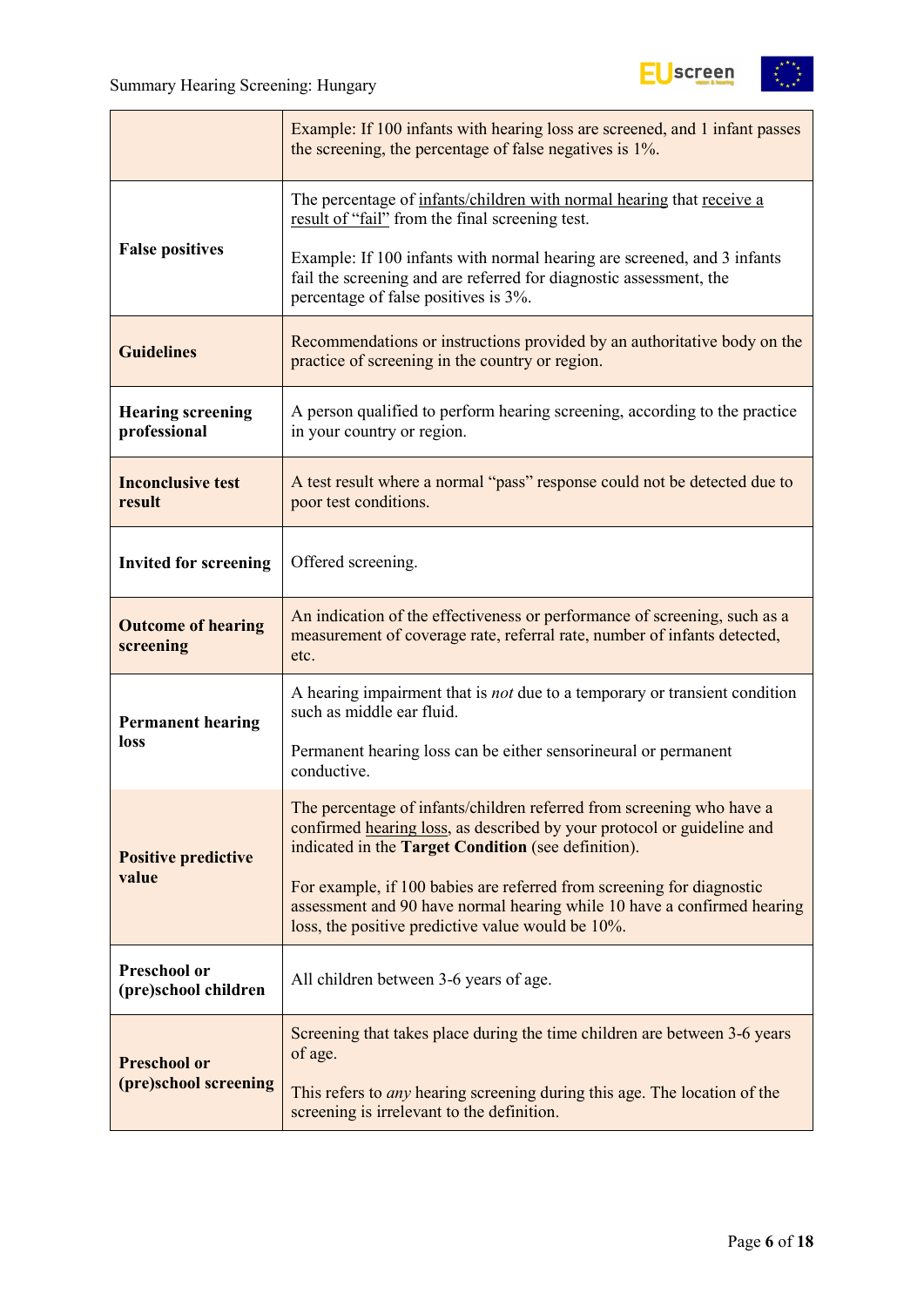

| Prevalence                             | The number or percentage of individuals with a specific disease or<br>condition. Prevalence can either be expressed as a percentage, proportion,<br>or as the value per 1000 individuals within the same demographic.                                                                                                                                                                                                 |  |  |  |
|----------------------------------------|-----------------------------------------------------------------------------------------------------------------------------------------------------------------------------------------------------------------------------------------------------------------------------------------------------------------------------------------------------------------------------------------------------------------------|--|--|--|
| <b>Programme</b>                       | An organized system for screening, which could be based nationally,<br>regionally or locally.                                                                                                                                                                                                                                                                                                                         |  |  |  |
| Protocol                               | Documented procedure or sequence for screening, which could include<br>which tests are performed, when tests are performed, procedures for<br>passing and referring, and so forth.                                                                                                                                                                                                                                    |  |  |  |
| <b>Quality assurance</b>               | A method for checking and ensuring that screening is functioning<br>adequately and meeting set goals and benchmarks.                                                                                                                                                                                                                                                                                                  |  |  |  |
| Referral criteria                      | A pre-determined cut-off boundary for when an infant/child should be re-<br>tested or seen for a diagnostic assessment.                                                                                                                                                                                                                                                                                               |  |  |  |
|                                        | For example, referral criteria may be "no response" at 35 dB nHL.                                                                                                                                                                                                                                                                                                                                                     |  |  |  |
|                                        | All infants that are considered to be at-risk or have risk-factors for hearing<br>loss according to the screening programme.                                                                                                                                                                                                                                                                                          |  |  |  |
| <b>Risk babies / Babies</b><br>at-risk | Two common risk factors are admission to the neonatal-intensive care unit<br>(NICU) or born prematurely. However, other risk factors for hearing loss<br>may also be indicated in the screening programme.                                                                                                                                                                                                            |  |  |  |
|                                        | The percentage of infants/children with hearing loss that are identified via<br>the screening program.                                                                                                                                                                                                                                                                                                                |  |  |  |
| Sensitivity                            | For example, if 100 babies with hearing loss are tested, and 98 of these<br>babies are referred for diagnostic assessment while 2 pass the screening,<br>the sensitivity is 98%.                                                                                                                                                                                                                                      |  |  |  |
|                                        | The percentage of infants/children with normal hearing that pass the<br>screening.                                                                                                                                                                                                                                                                                                                                    |  |  |  |
| <b>Specificity</b>                     | For example, if 100 babies with normal hearing are tested, and 10 of these<br>babies are referred for diagnostic assessment and 90 pass the screening, the<br>specificity is 90%.                                                                                                                                                                                                                                     |  |  |  |
| <b>Target condition</b>                | The hearing loss condition you are aiming to detect via your screening<br>programme. This includes:<br>The laterality of the condition, whether the program aims to detect<br>both unilateral and bilateral hearing loss or just bilateral hearing<br>loss.<br>The severity of the condition, whether the program aims to detect<br>hearing loss $\geq$ 30 dB HL, $\geq$ 35 dB HL, $\geq$ 40 dB HL or $\geq$ 45 dB HL |  |  |  |
| <b>Well, healthy babies</b>            | Infants who are <i>not</i> admitted into the NICU or born prematurely.<br>Well, healthy babies may or may not have additional risk factors for<br>hearing loss, according to the procedures indicated in the specific<br>screening programme.                                                                                                                                                                         |  |  |  |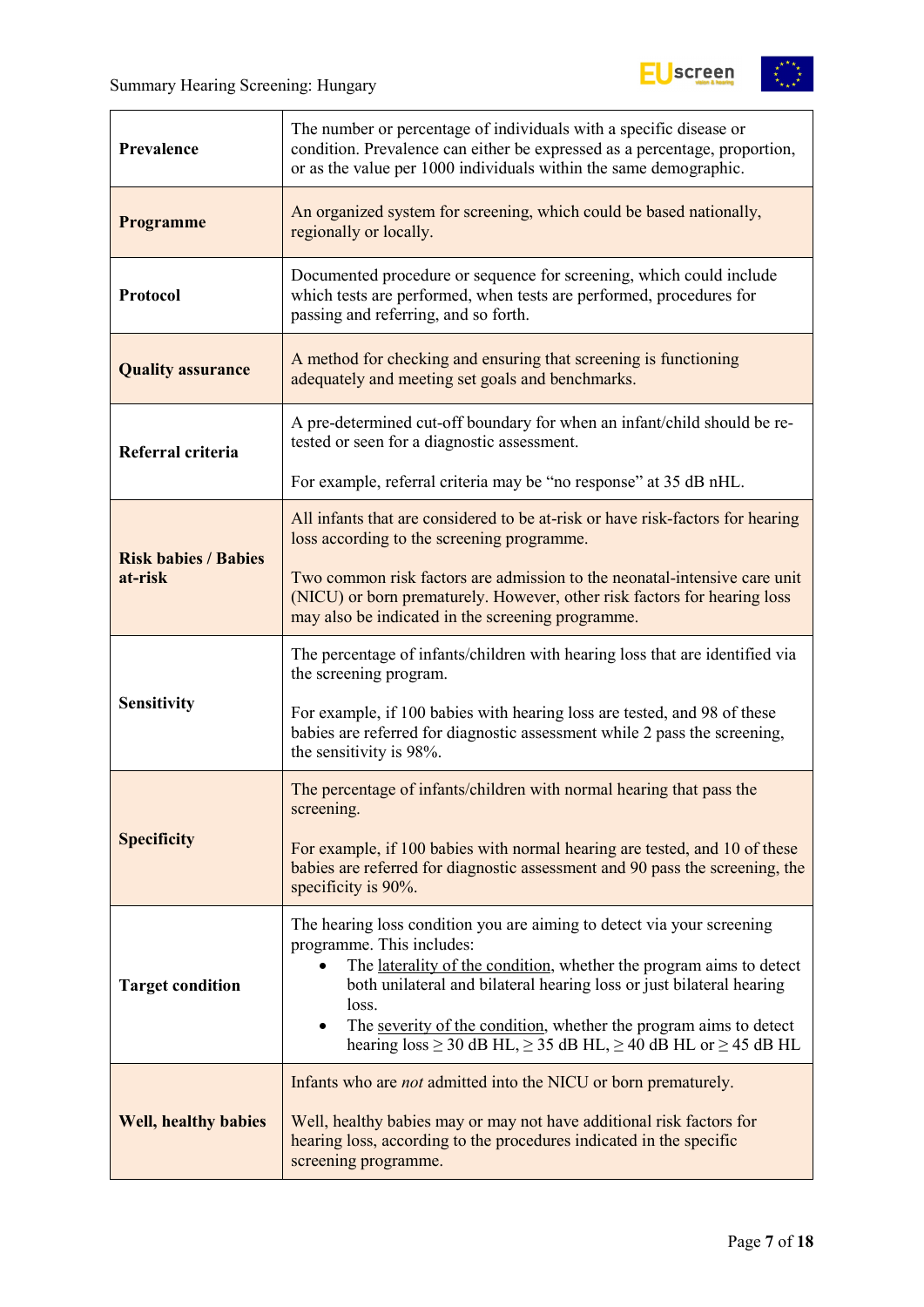Summary Hearing Screening: Hungary



### <span id="page-7-0"></span>**2. Abbreviations**

- ABR auditory brainstem response
- aABR automatic auditory brainstem response
- ANSD auditory neuropathy spectrum disorder
- ASSR auditory steady-state response
- CI cochlear implant
- CMV cytomegalovirus
- dB HL decibel hearing level
- dB nHL decibel normalized hearing level
- dB SNR decibel signal-to-noise ratio
- DPOAE distortion product otoacoustic emissions
- HA hearing aid
- NICU neonatal intensive care unit
- OAE otoacoustic emissions
- TEOAE transient-evoked otoacoustic emissions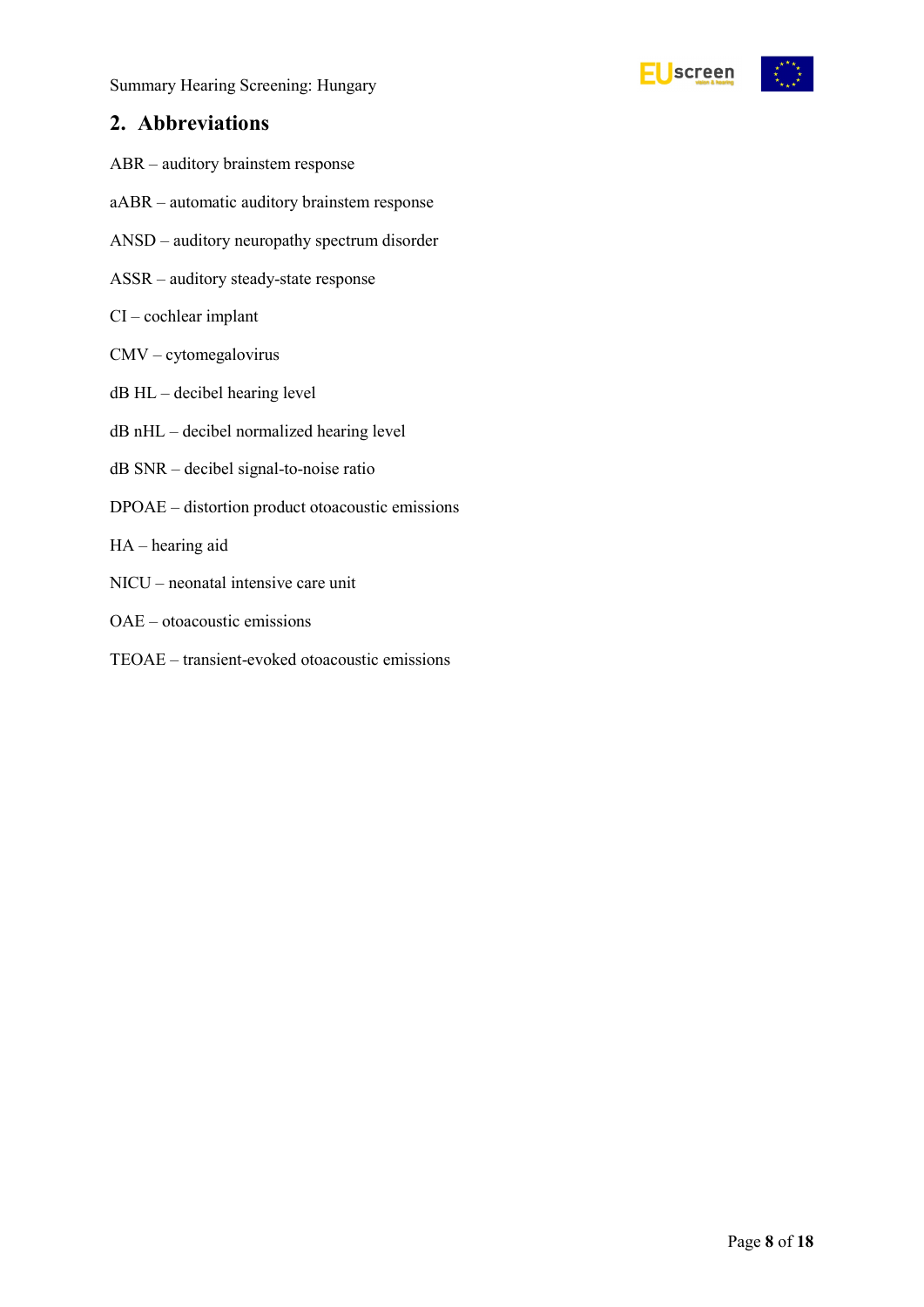

### <span id="page-8-0"></span>**3. Background**

In Hungary, hearing screening is organized nationally. Neonatal hearing screening is implemented across the entire country and is universally provided to all babies. A national guidance document was published in 2015. Neonatal hearing screening protocols are followed across all hospitals in Hungary, though data collection on a national level is still in progress since widespread implementation in 2015. Preschool hearing screening is also organized nationally and is a mandatory screening test for school admission.

The following report contains information with regards to hearing screening for the entire country of Hungary.

### <span id="page-8-1"></span>**3.1. General**

The country of Hungary has a total area of 93 030 km<sup>2</sup> and a population of 9 753 000 as of 2017 (Hungarian Central Statistics Office, 2018). In Hungary, each birth is registered. The number of live births in Hungary was 91 577 in 2017 (Hungarian Central Statistics Office, 2018).

The World Bank income classification categorizes Hungary as a high-income country (The World Bank, 2018). The gross domestic product (GDP) was  $\epsilon$ 12 673 per capita in 2017 (Hungarian Central Statistics, 2018)

From the World Health Organization (WHO) Global Health Expenditure Database, health expenditure in Hungary in 2015 was 888 USD or €782 per capita (World Health Organization, 2018).

Infant mortality rate in the country of Hungary was 3.9 per 1000 in 2015 (United Nations Statistics Division, 2016) and 3.6 per 1000 in 2017 (Hungarian Central Statistics, 2018)

### <span id="page-8-2"></span>**3.2. Neonatal hearing screening**

In Hungary, neonatal hearing screening is conducted universally, with all babies in the country having access to hearing screening, though participation is obligatory for parents. Hearing screening for well and at-risk babies started in 1997. In 2015, it was fully implemented, and objective measures were mandated through a guidance document published by the State Secretariat for Health Care. Neonatal hearing screening is funded by health insurance but is not embedded into the Preventive Child Health Care screening system.

Neonatal hearing screening is organized by the hospitals or NICU departments, though hospitals should comply with the national guidance document and protocol (State Secretariat for Health Care, 2015). The same protocol is used for screening well and at-risk infants.

### <span id="page-8-3"></span>**3.3. Preschool hearing screening**

In Hungary, preschool hearing screening is universally performed prior to school entry. Preschool hearing screening in Hungary was fully implemented across the country in 1997 and is funded by council. It is part of the Preventive Child Health Care Programme. Recommendations for screening at age 5 is also stipulated in the guidance document (State Secretariat for Health Care, 2015).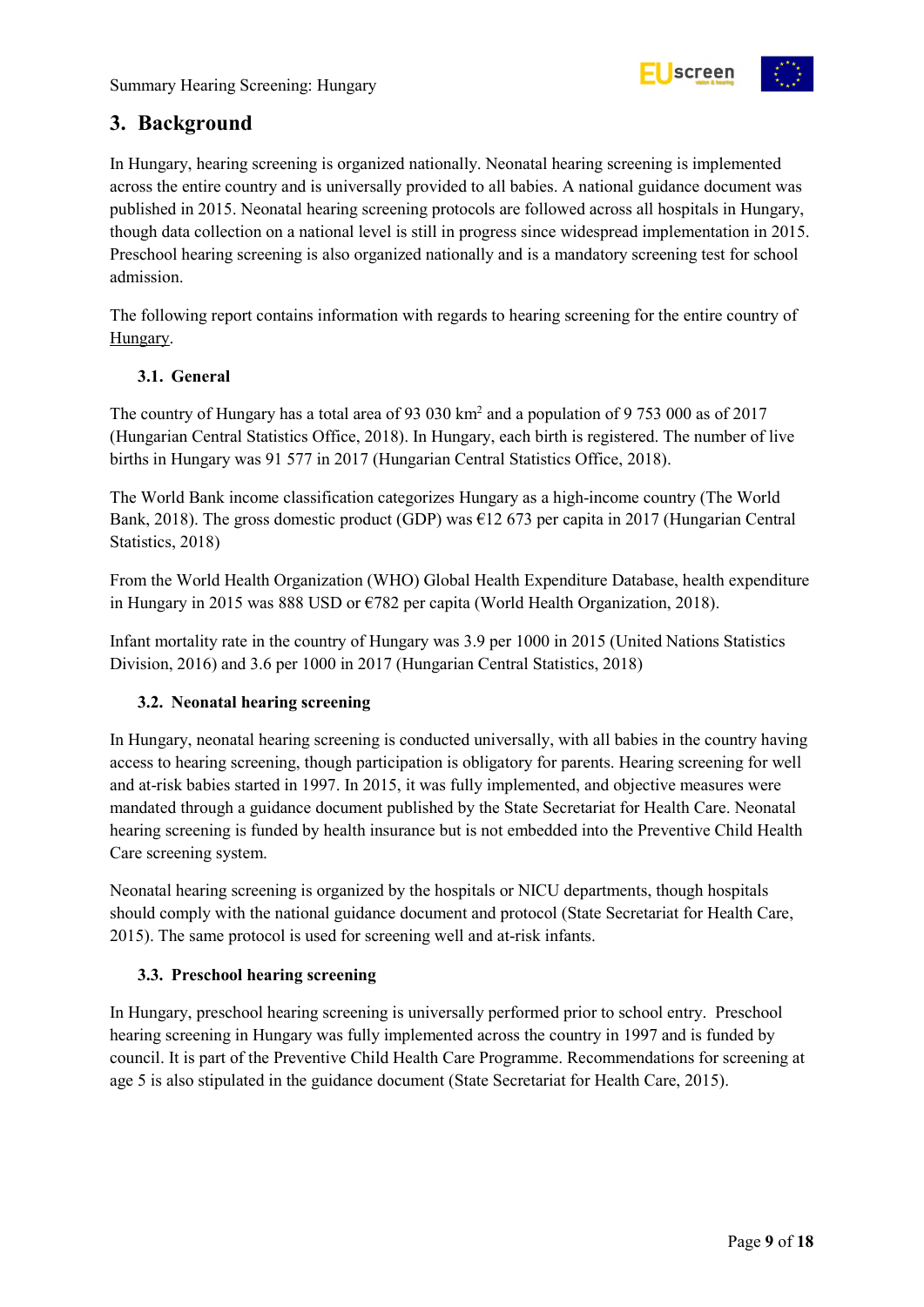

## <span id="page-9-0"></span>**4. Guidelines & Quality Control**

National guidelines for childhood hearing screening exist in Hungary, published by the Ministry of Human Resources - State Secretariat for Health Care, and decided on by a professional body of audiologists and neonatologists (State Secretariat for Health Care, 2015). The 2015 publication of guidelines for childhood hearing screening stipulate the widespread use of objective measures for universal neonatal hearing screening, specifically that aABR should be carried out.

Quality assurance of hearing screening programmes is not imposed by the federal government, though data collection has just recently started on a national level. Annually reports are not yet available.

There have not been any studies performed yet on the neonatal hearing screening programme in Hungary.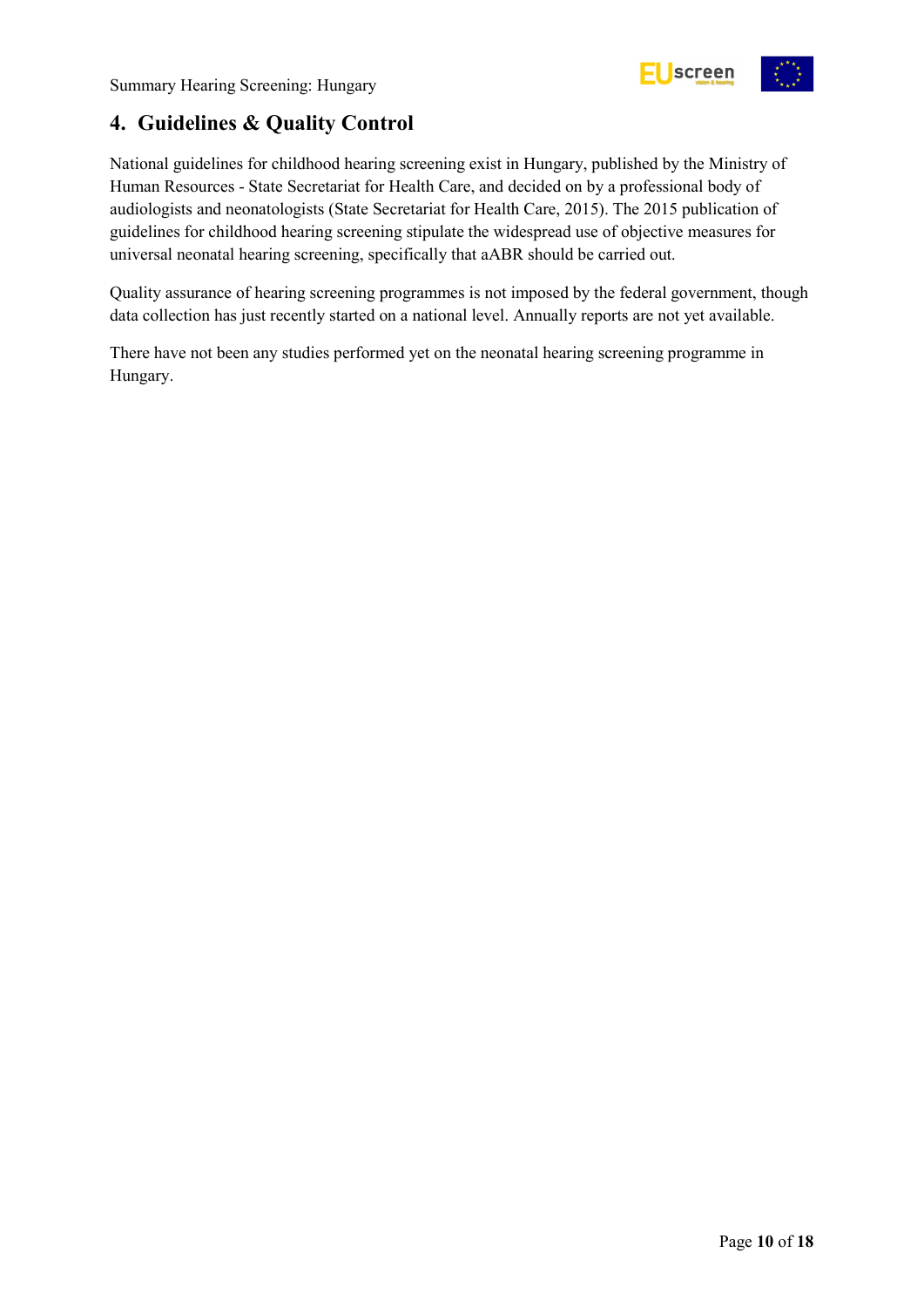

### <span id="page-10-0"></span>**5. Process: Screening, Diagnosis, Intervention**

### <span id="page-10-1"></span>**5.1. Neonatal hearing screening**

In Hungary, infants are screened in the hospital maternity ward, or in the NICU. In 2016, 0.61% of infants were born outside the hospital (either at home or on the way to the hospital).The average length of stay in the maternity hospital after birth is roughly estimated to be 3 days. Families are not invited to participate in screening, but screening is performed directly at the hospital or in the NICU by screening staff.

The target condition for screening both well- and at-risk infants is a bilateral or unilateral hearing loss of 35 dB HL. Screening should be completed by 1 month of age for both well and at-risk infants (State Secretariat for Health Care, 2015).

All infants (both well and at-risk) undergo the same screening protocol. There is no difference in screening protocol between groups of infants. However, the guidelines indicate that infants at-risk for hearing loss should be monitored, and a follow-up test should be performed at the age of 1 year and then annually up to 3 years of age (State Secretariat for Health Care, 2015). Data are unavailable on the childhood/infant prevalence of CMV infections or meningitis in Hungary.

### <span id="page-10-2"></span>**5.2. Neonatal diagnostic assessment**

The diagnostic assessment after neonatal hearing screening referral should be completed by 3 months of age for both well, healthy infants and at-risk infants when possible (depending on the health of the infant). Tests perform for confirmation of hearing loss include a clinical-ABR and ASSR as well tympanometry and an ENT exam (State Secretariat for Health Care, 2015).

### <span id="page-10-3"></span>**5.3. Preschool hearing screening**

In Hungary, preschool screening takes place in the kindergartens or in a district consultation room by a paediatric district nurse. Children are invited to participate in screening directly in person in the kindergartens.

The target condition for preschool hearing screening is a unilateral or bilateral hearing loss of 30 dB HL.

### <span id="page-10-4"></span>**5.4. Intervention approach**

In Hungary, treatment options available include grommets, hearing aids, bone conductive devices, and cochlear implants. Children are fitted with hearing aids from < 6 months of age and with cochlear implants from 1-2 years of age.

Fitting criteria for hearing aids in Hungary is a bilateral hearing loss of at least 25 dB HL.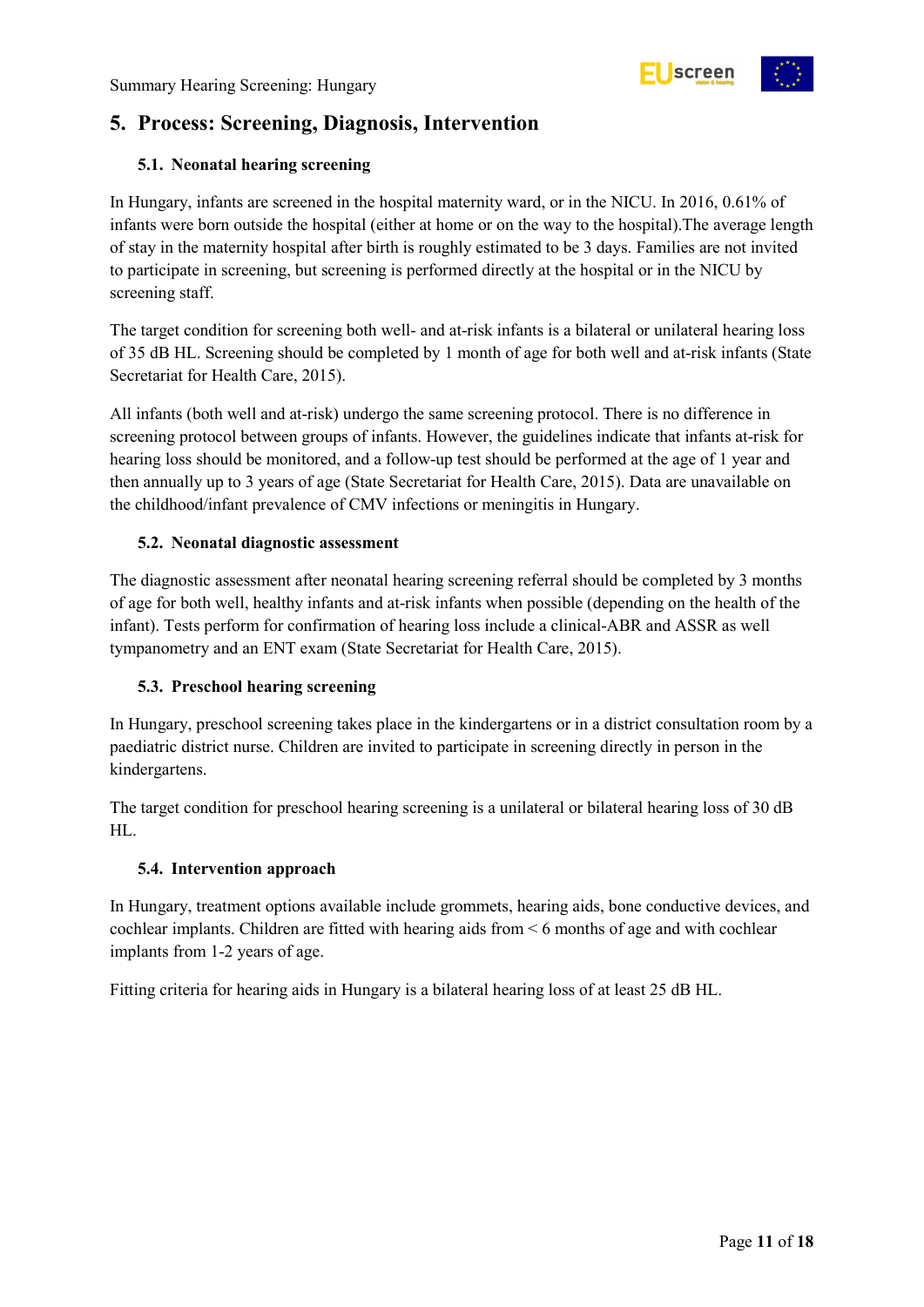

### <span id="page-11-0"></span>**6. Protocols**

Hearing screening protocols are described for neonatal hearing screening (well and at-risk) as well as for preschool hearing screening when applicable.

- The Test performed is the screening technique used
- The Age of the child is indicated in hours, days, months or years
- Referral criteria may be the lack of an OAE response at specified frequencies, a responsewaveform repeatability constant, the absence of an aABR response at a specified intensity, or an absent behavioural response at a specified intensity. Referral criteria may be defined within a protocol or limited based on the device used.
- The Device is the screening device used.
- Unilateral Referrals indicates whether children are referred if only one ear fails screening.
- The Location is where the screening takes place

### <span id="page-11-1"></span>**6.1. Neonatal hearing screening (well)**

The process for neonatal hearing screening for well babies in Hungary is summarized in Table 1, whereby a 1-step aABR protocol is in effect. The aABR is performed in the maternity hospital after birth and up to 72 hours (i.e., before discharge). In some cases, screening may be performed later, but should be performed before 1-month of age. Only one aABR is required for referral to a diagnostic assessment; however, the guidelines recommend rescreening when possible in order to reduce false positives. Therefore, the aABR may be performed once if the baby is quiet/sleeping, or it may be performed a second time if possible (State Secretariat for Health Care, 2015).

<span id="page-11-4"></span>**Table 1**: Process for neonatal hearing screening of all babies in Hungary.

| <b>Test</b> | Age       | Referral criteria | <b>Device</b> | Unilateral Referrals? | <b>Location</b> |
|-------------|-----------|-------------------|---------------|-----------------------|-----------------|
| $aABR*$     | <72 hours | 35 dB nHL         |               | Y es                  | Maternity ward  |

\*The aABR may be performed one or more times before referral.

### <span id="page-11-2"></span>**6.2. Neonatal hearing screening (at-risk)**

There is no difference in screening protocol for well or at-risk infants. See section 4.1 and Table 1 for details.

### <span id="page-11-3"></span>**6.3. Preschool hearing screening**

In Hungary, hearing screening is performed in kindergartens at 5 years of age. Pure-tone audiometry screening (with headphones) is performed (State Secretariat for Health Care, 2015). If one or more thresholds are worse than 25 dB HL a referral is made to an ENT for a diagnostic assessment.

<span id="page-11-5"></span>Table 2: Process for preschool hearing screening in Hungary

| Test                | Age | Referral criteria | <b>Unilateral Referrals?</b> | Location             |
|---------------------|-----|-------------------|------------------------------|----------------------|
| Pure-tone screening |     | $25$ dB HL        | Yes                          | Kindergarten schools |
|                     |     |                   |                              | / District office    |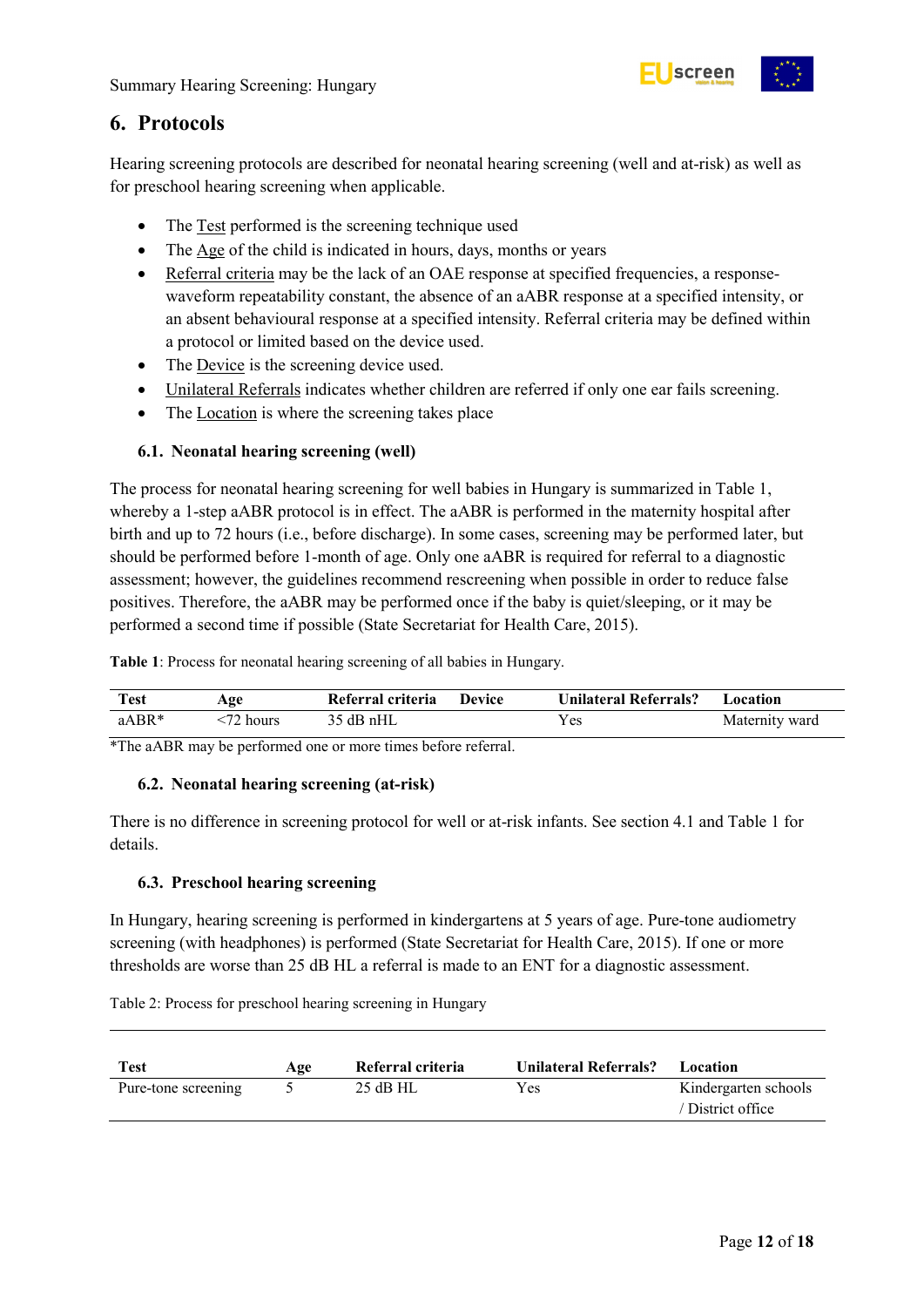Summary Hearing Screening: Hungary



### <span id="page-12-0"></span>**7. Professionals**

### <span id="page-12-1"></span>**7.1. Neonatal hearing screening (well)**

Screening for well-babies is performed by nurses.

There is a specific training programme for nurses to learn aABR screening, which consists of 1 day of certified training. Monitoring of screening staff and training updates are performed in Hungary.

### <span id="page-12-2"></span>**7.2. Neonatal hearing screening (at-risk)**

Screening for at-risk infants is performed by NICU nurses. See 7.1 for details.

### <span id="page-12-3"></span>**7.3. Preschool hearing screening**

Preschool screening is performed by paediatric district nurses.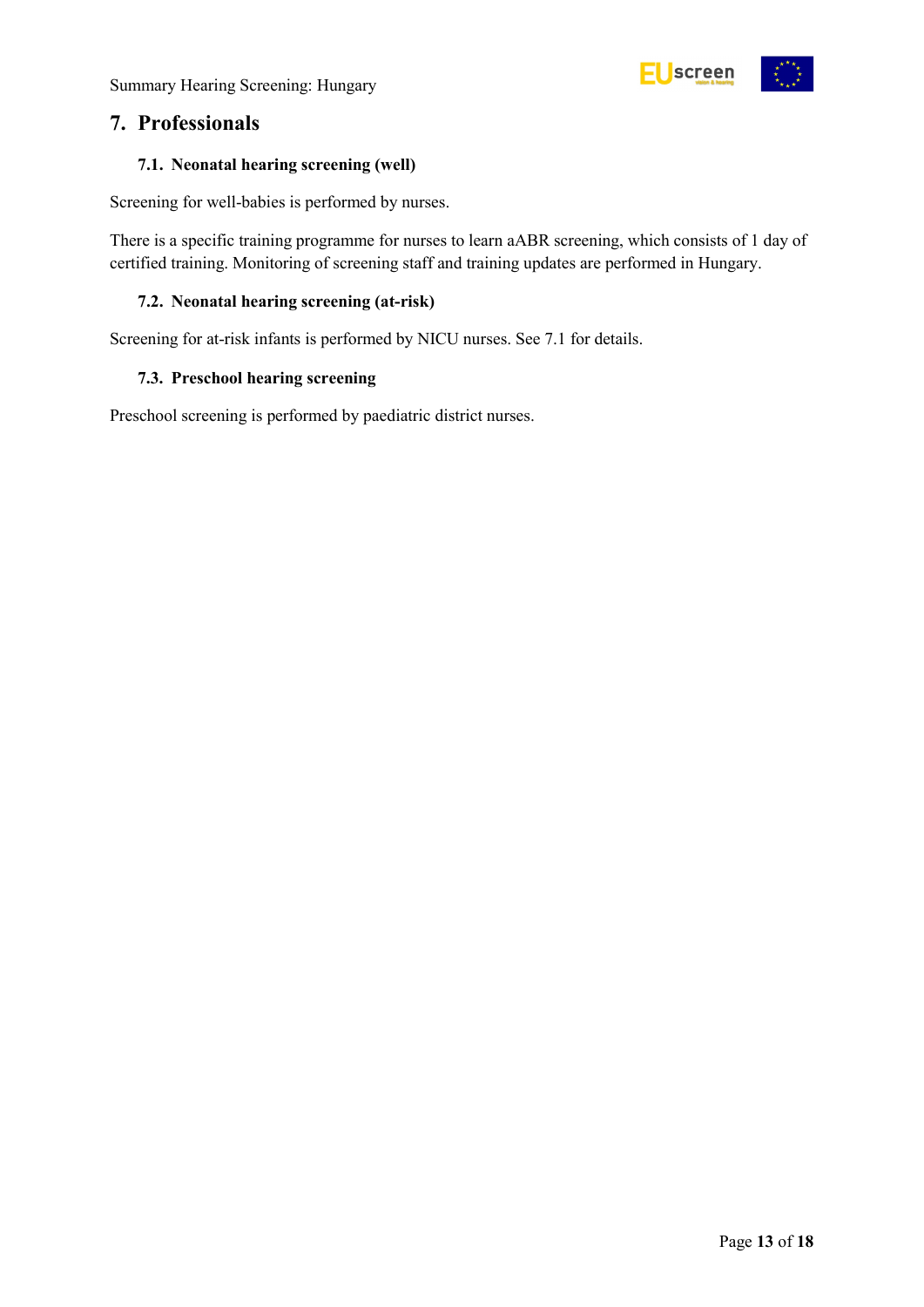

### <span id="page-13-0"></span>**8. Results: Neonatal Hearing Screening**

#### <span id="page-13-1"></span>**8.1. Coverage and attendance rates**

Data are unavailable regarding the coverage/attendance rates in Hungary. Data collection has recently started, and rates may be provided later. The goal is to reach 100% coverage.

#### <span id="page-13-2"></span>**8.2. Referral rates**

Data are currently unavailable regarding the pass or referral rates in Hungary.

#### <span id="page-13-3"></span>**8.3. Diagnostic assessment attendance**

Data are currently unavailable regarding the compliance or attendance rates for diagnostic assessment in Hungary.

#### <span id="page-13-4"></span>**8.4. Prevalence / Diagnosis**

Data on the prevalence rates of childhood hearing loss in Hungary are not available.

Data are unavailable regarding the prevalence of auditory neuropathy in Hungary.

#### <span id="page-13-5"></span>**8.5. Treatment success**

Data are unavailable on the percentage of children fitted with hearing aids in Hungary. Approximately 80-90 children are fitted with cochlear implants each year in Hungary.

#### <span id="page-13-6"></span>**8.6. Screening evaluation**

Data are unavailable on the sensitivity or specificity of neonatal hearing screening in Hungary; however, since 2015, only two children have been identified with permanent hearing loss in the ENT Department at Semmelweis University who had previously passed newborn hearing screening 2 years earlier; however, these hearing losses were likely caused by viral infections.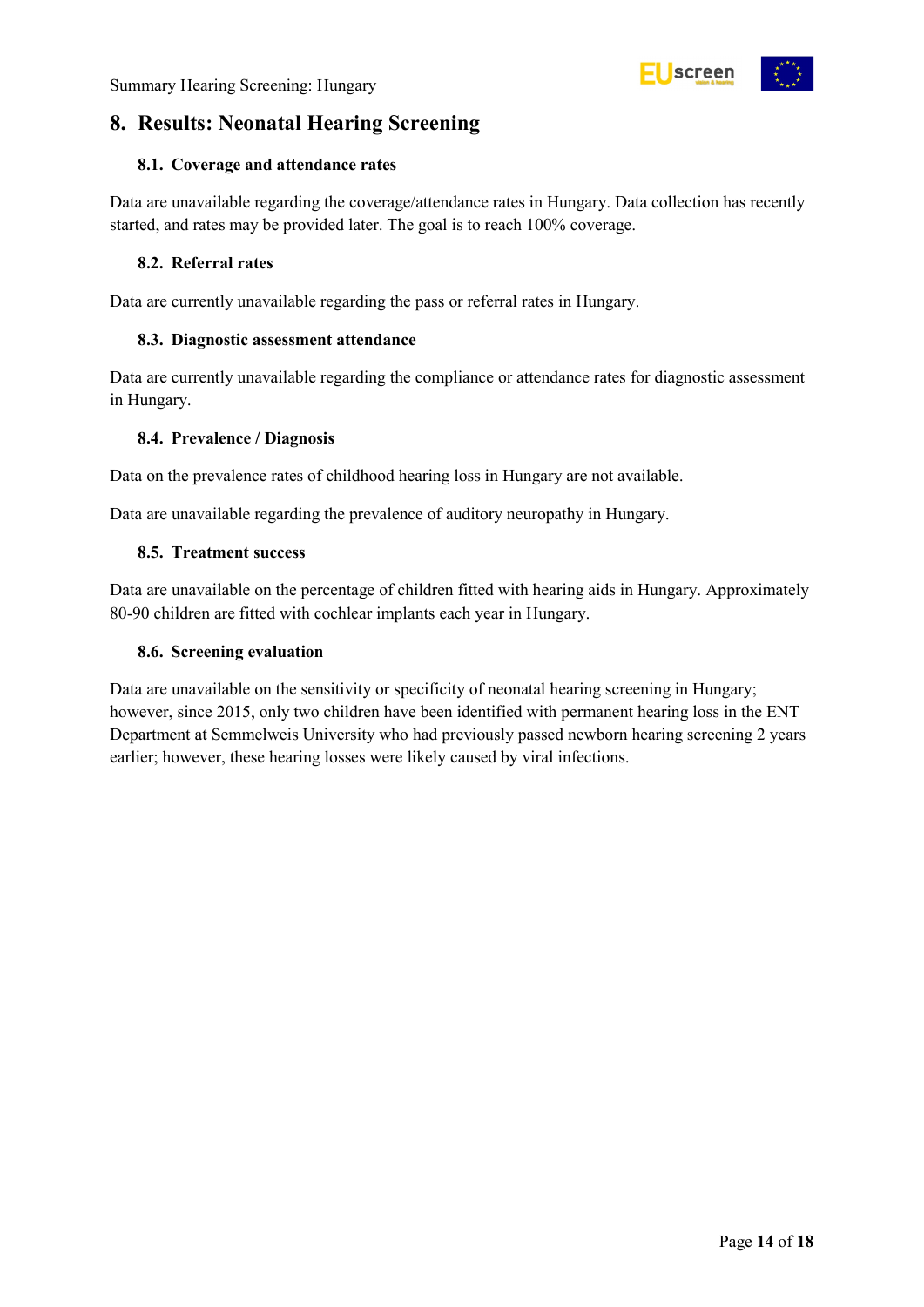

### <span id="page-14-0"></span>**9. Results: Preschool Hearing Screening**

### <span id="page-14-1"></span>**9.1. Coverage and attendance rates**

Data are unavailable regarding the coverage/attendance rates of preschool hearing screening in Hungary. The goal is to reach 100% coverage.

### <span id="page-14-2"></span>**9.2. Referral rates**

Data are unavailable regarding the referral rates of preschool hearing screening in Hungary.

### <span id="page-14-3"></span>**9.3. Diagnostic assessment attendance**

Data are not available.

### <span id="page-14-4"></span>**9.4. Screening evaluation**

Data are not available. In rare cases, children who pass screening have a hearing loss. The percentage of false positives depends on the screening situation (background noise, etc).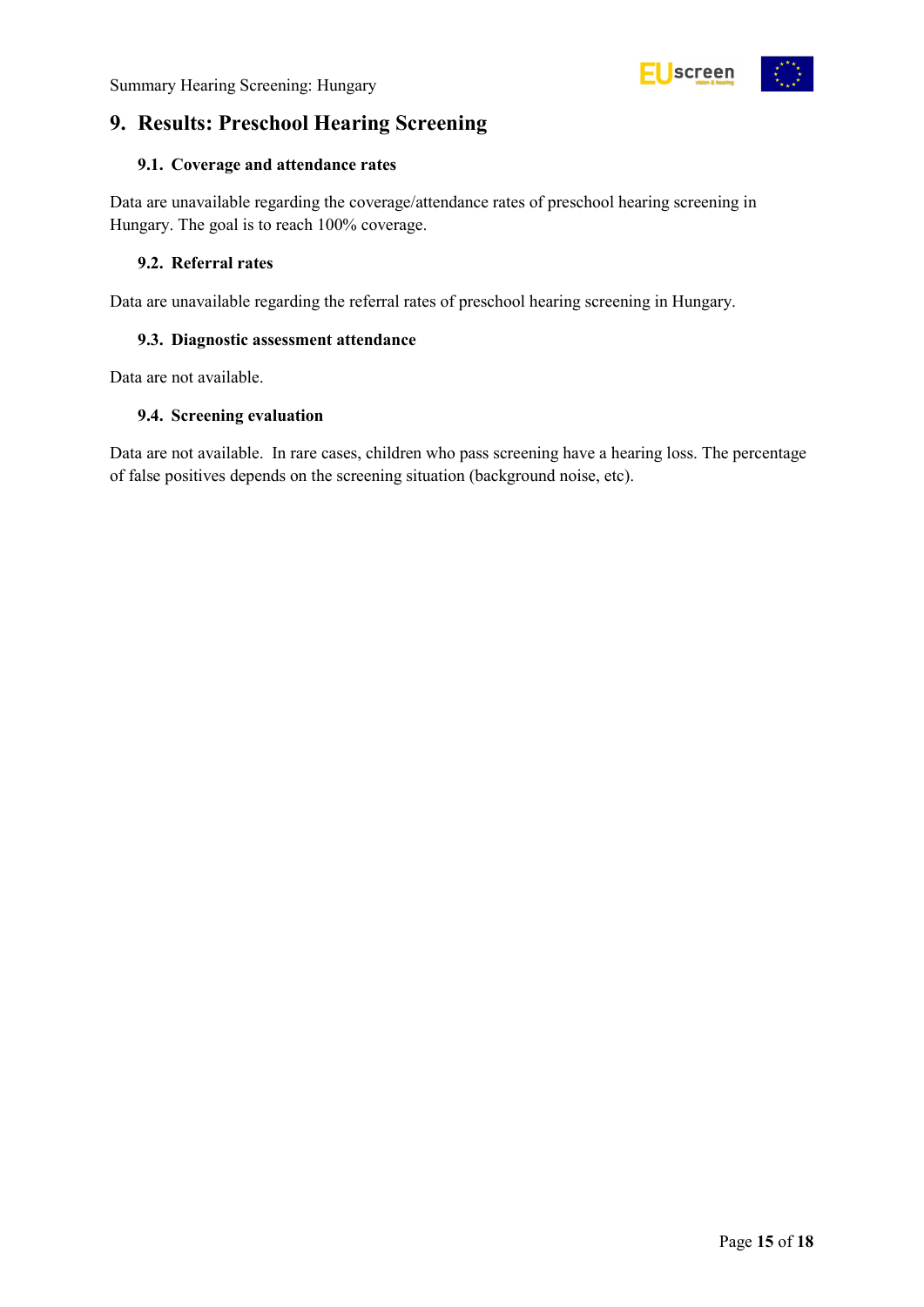

### <span id="page-15-0"></span>**10. Costs: Neonatal Hearing Screening**

There has not been a cost effectiveness analysis completed in Hungary. Screening is free of charge for parents. There is no financial reward when parents attend hearing screening, nor is there a penalty for those who do not attend hearing screening.

### <span id="page-15-1"></span>**10.1. Screening costs**

The costs for neonatal hearing screening in Hungary are 2043 HUF (approximately  $\epsilon$ 6) per child.

### <span id="page-15-2"></span>**10.2. Equipment costs**

(*Information extracted to protect commercially sensitive data*)

The costs for disposables, including electrodes and ear tips, are 300 HUF ( $\epsilon$ 1) per child. The cost for maintenance is not indicated.

### <span id="page-15-3"></span>**10.3. Staff costs**

Data on the number of screening staff in Hungary is unknown. The monthly salary for a nurse in Hungary is the 150 000 HUF or  $\epsilon$ 464 per month.

### <span id="page-15-4"></span>**10.4. Diagnostic costs**

Diagnostic costs are not indicated.

### <span id="page-15-5"></span>**10.5. Amplification costs**

In Hungary, children with deaf parents who refuse cochlear implant for their children would not be treated.

The cost for bilateral hearing aid intervention is approximately 500 000 HUF or  $\epsilon$ 1 546. This cost is covered by the national insurance company. The cost for cochlear implant fitting in Hungary is 7.0 million HUF or  $\epsilon$ 21 654, which is also covered by the national insurance company. These costs do not include ongoing intervention after initial fitting and implantation, consultations and hearing aid adjustments, ear molds, speech therapy, etc. These are additional costs, covered by another budget; however, these costs are not indicated.

### <span id="page-15-6"></span>**10.6. Social costs**

There are 7 specialized schools across Hungary for deaf and hard-of-hearing students, including kindergarten. Approximately 160-180 children attend one of these 7 specialized schools. In mainstreams schools, there is special support. Specifically, a special teacher works with children with hearing loss twice a week.

Data on costs are unavailable.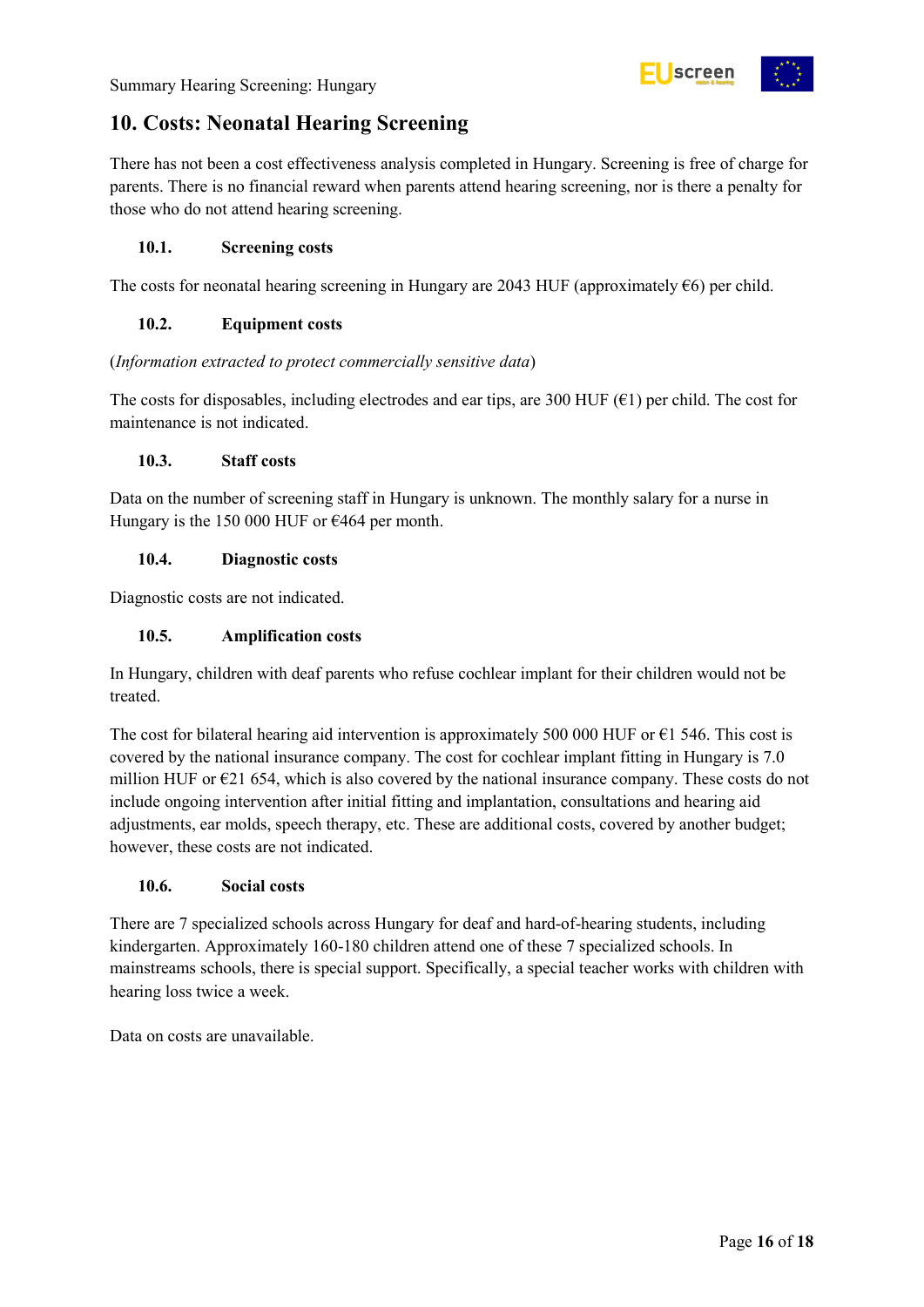

## <span id="page-16-0"></span>**11. Costs: Preschool Hearing Screening**

### <span id="page-16-1"></span>**11.1. Screening costs**

Data are not available on costs of preschool hearing screening; however, the cost would be the salary of the kindergarten or local nurse. The instrument for screening is provided by council.